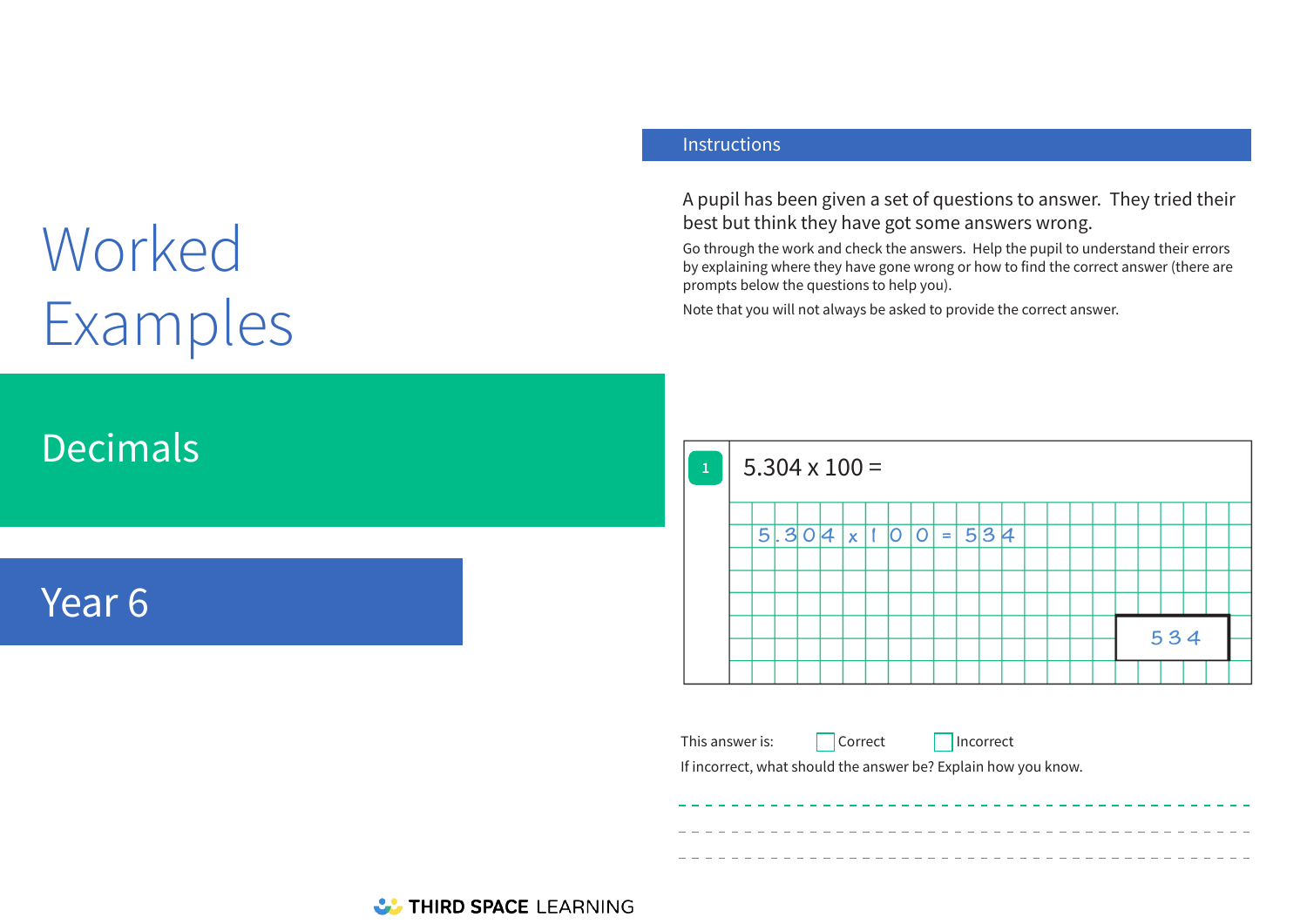#### Worked Examples Year 6 Decimals

|                                                 |        | Write 3.5 as a mixed number fraction.<br>$\overline{4}$ |  |
|-------------------------------------------------|--------|---------------------------------------------------------|--|
| This answer is:<br>Incorrect<br>Correct         | 3 tens | 3.5<br>This answer is:<br>Correct<br>Incorrect          |  |
| If incorrect, explain the error.                |        | If incorrect, explain the error.                        |  |
| $52 \times 0.4 =$                               |        | $73.4 \div 100 =$<br>$\overline{\mathbf{5}}$            |  |
| $5 2$ can be split into $ 0x $ 5<br>$x \mid 2$  |        | 7 3 .4<br>$ 0 $ =<br>$\overline{7}$<br> 3 4<br>H.       |  |
| $ 0 = 4 $<br>$0.4x$  1                          |        | 7.34<br>$1 0  = 0.734$<br>극                             |  |
| $x 5 =$<br> 2 0 <br>$\left  \mathbf{4} \right $ |        |                                                         |  |
| $2 0  \times  2 $<br>40<br>$\equiv$             |        |                                                         |  |
|                                                 | 40     | 0.734                                                   |  |
|                                                 |        |                                                         |  |
|                                                 |        |                                                         |  |
| This answer is:<br>Correct<br>Incorrect         |        | This answer is:<br>Correct<br>Incorrect                 |  |
| Explain how to solve this calculation.          |        | Is there an easier way to solve this calculation?       |  |
|                                                 |        |                                                         |  |
|                                                 |        |                                                         |  |
|                                                 |        |                                                         |  |